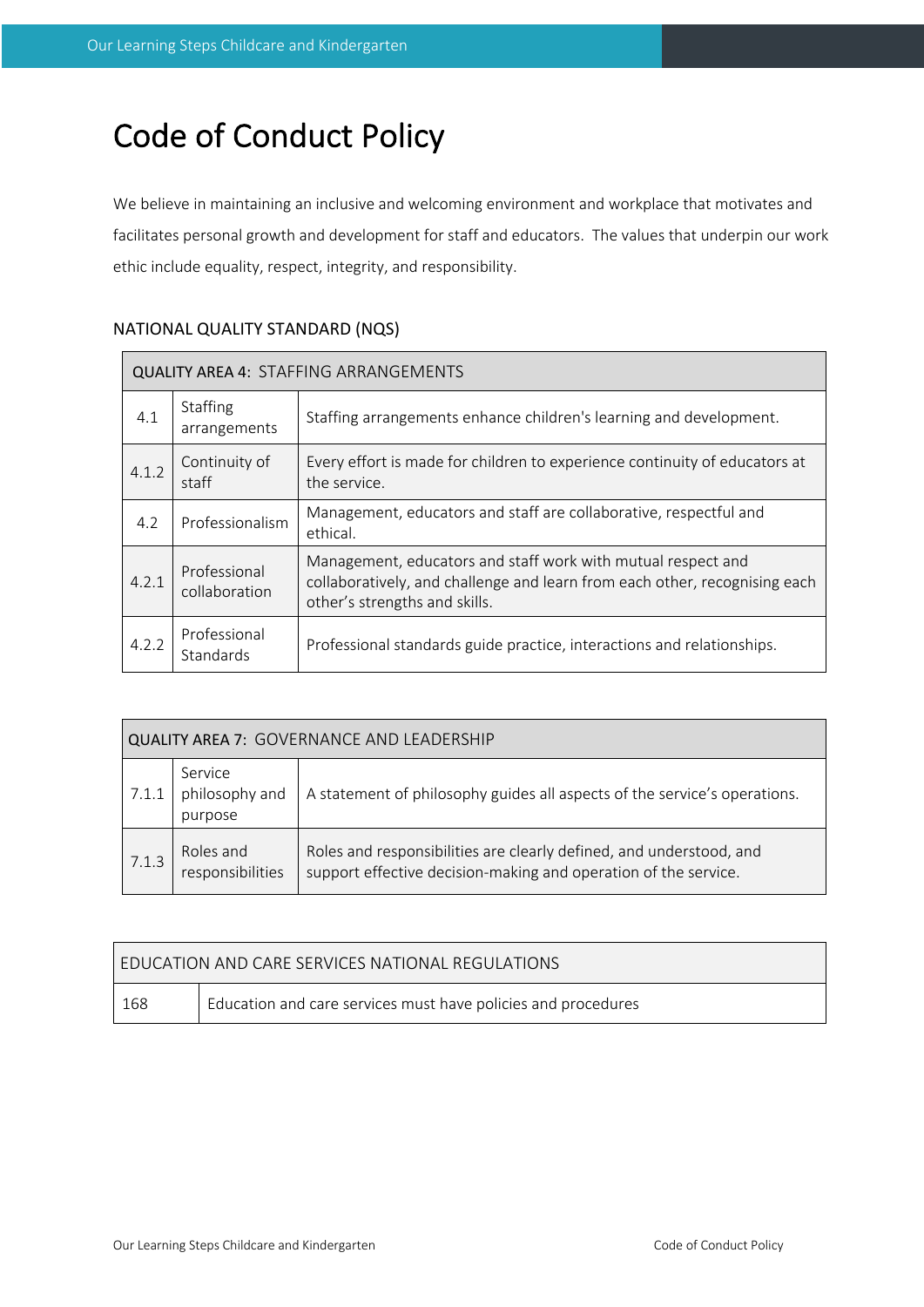#### RELATED POLICIES

| Privacy and Security Policy                         | Child Protection Policy             |
|-----------------------------------------------------|-------------------------------------|
| Interactions with Children, Family and Staff Policy | Record Keeping and Retention Policy |
| In-Service and Staff Development Policy             | Respect for Children Policy         |
| Grievance Policy (staff)                            | Responsible Person Policy           |
|                                                     |                                     |

#### PURPOSE

We aim to establish a common understanding of work place standards and ethics expected of all employees of the Service. We aim to ensure positive working relationships are formed between all educators and management, promoting dignity and respect by avoiding behaviour which is or may be perceived as harassing, bullying or intimidating. Educators and management will at all times conduct themselves in an ethical manner and strive to ensure that all interactions are positive and respectful and are in accordance with the Service's philosophy.

#### SCOPE

This policy applies to staff, management and visitors.

#### IMPLEMENTATION

The Approved Provider, Nominated Supervisor, Educators and Staff, Volunteers, and Students will adhere to the Early Childhood Australian Code of Ethics, National Regulations and Quality Standard, and Service policies and procedures at all times, promoting positive interactions both within the Service and the local community.

#### Empowerment of Children:

All personnel of Our Learning Steps Childcare and Kindergarten are responsible for supporting the safety, participation, wellbeing and empowerment of children by:

- Adhering to Our Learning Steps Childcare and Kindergarten's child safe environment policy at all times / upholding Our Learning Steps Childcare and Kindergarten's statement of commitment to child safety at all times
- Taking all reasonable steps to protect children from abuse. The service has a zero tolerance of abuse
- Treating everyone with respect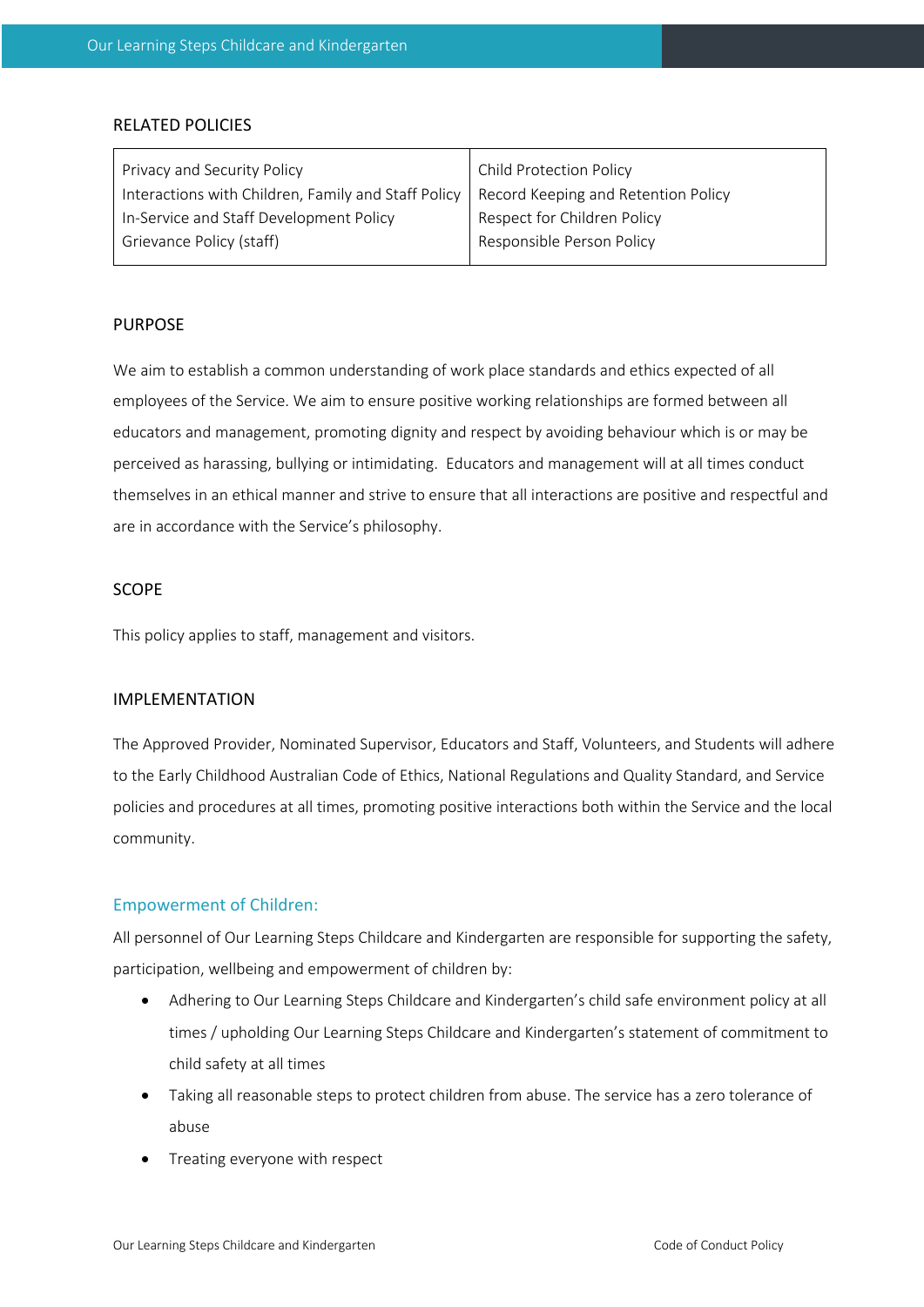- Listening and responding to the views and concerns of children, particularly if they are telling you that they or another child has been abused and/or are worried about their safety or the safety of another. Valuing their ideas and opinions
- Promoting the cultural safety, participation and empowerment of Aboriginal children (for example, by never questioning an Aboriginal child's self-identification)
- Promoting the cultural safety, participation and empowerment of children with culturally and/or linguistically diverse backgrounds (for example, by having a zero tolerance of discrimination)
- Promoting the safety, participation and empowerment of children with a disability (for example, during personal care activities)
- Ensuring as far as practicable that adults are not left alone with a child
- Reporting any allegations of abuse to Our Learning Steps Childcare and Kindergarten's Child Safety Officer (Lisa O'Connell – Nominated Supervisor) / leadership, and ensure any allegation to reported to the police or child protection
- If an allegation of child abuse is made, ensure as quickly as possible that the child(ren) are safe
- Encouraging children to 'have a say' and participate in all relevant organisational activities where possible, especially on issues that are important to them
- Interacting with children in an age appropriate and respectful way
- Interacting with all children in a positive way

#### Staff, Students and Volunteers must not:

- Develop any 'special' relationships with children that could be seen as favouritism (for example, the offering of gifts or special treatment for specific children)
- Exhibit behaviours with children which may be constructed as unnecessarily physical (for example inappropriate sitting on laps. Sitting on laps could be appropriate sometime, for example while reading a storybook to a small child in an open plan area)
- Put children at risk of abuse (for example, by locking doors)
- Do things of a personal nature that a child can do for themselves, such as toileting or changing clothes
- Engage in open discussions of a mature or adult nature in the presence of children (for example, personal social activities)
- Use inappropriate language in the presence of children
- Express personal views on culture, race or sexuality in the presence of children
- Discriminate against any chid, including because of their culture, race, ethnicity or disability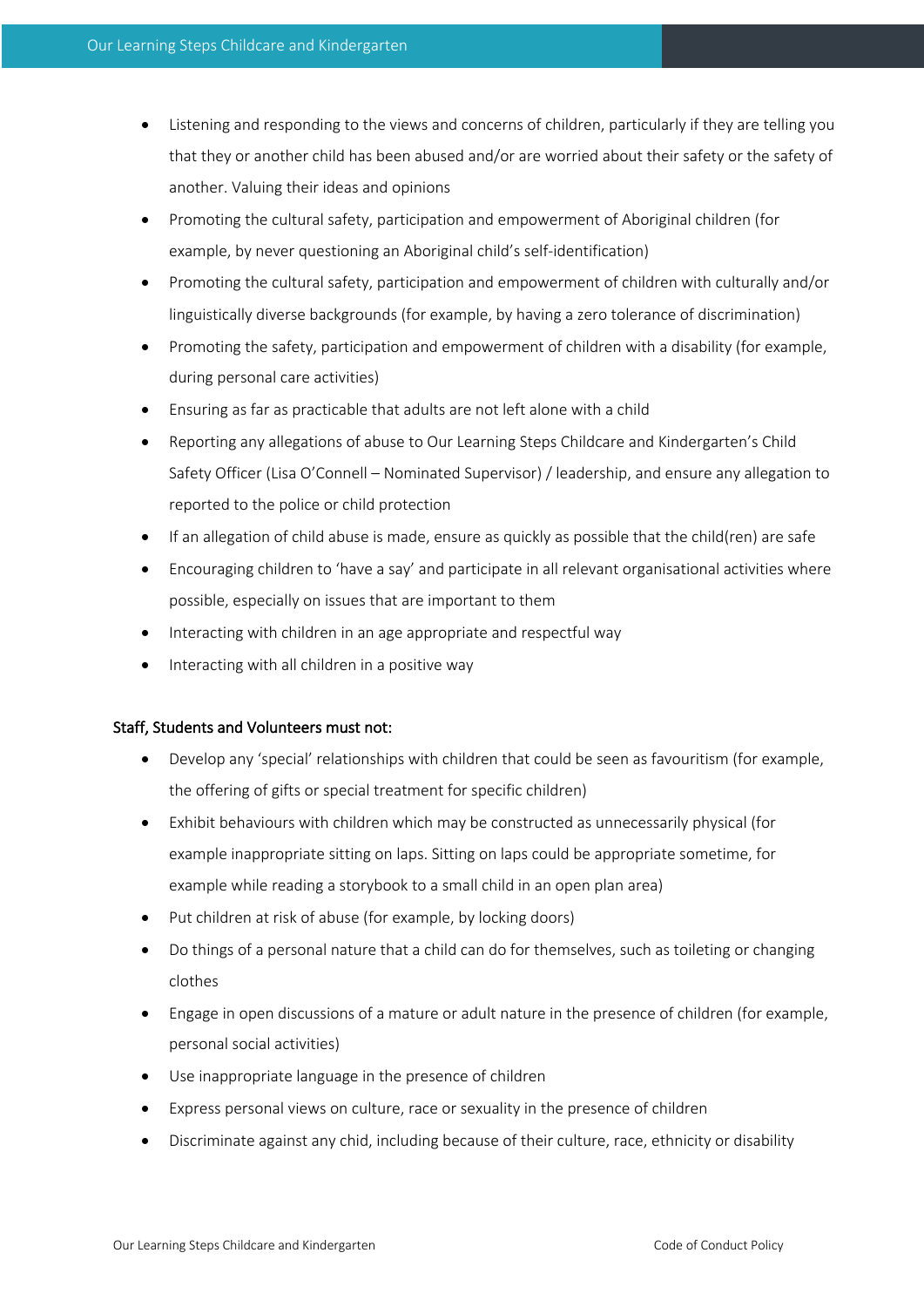- Have contact with a child or their family outside of our organisation without our child safety officer's knowledge and/or consent (for example, no babysitting). Accidental contact, such as seeing people in the street is appropriate
- Have any online contact with a child or their family (unless necessary, for example providing families with e-newsletters which will only by emailed out by Approved Provider or Nominated Supervisor)
- Have unauthorised contact with children and/or young people by phone or online
- Ignore or disregard any concerns, suspected or disclosed child abuse a child or adult may have
- Seek to use children in any way to meet the needs of adults
- Engage in inappropriate games with children. E.g. rough and tumble games
- Have unnecessary physical contact with children
- Use inappropriate tone of voice with the children e.g. yell at the children in an aggressive manner

#### Respect for People and the Service:

- Employees and Management are committed to the Service philosophy and values, inclusive of best practice in early childhood education and building positive partnership with children, families and staff.
- Effective, open, and respectful reciprocal communication and feedback between employees, children, families, and management is conveyed.
- It is important to treat colleagues, children, and families with respect. Bullying or insulting behaviour, including verbal and non-verbal aggression, abusive, threatening, or derogatory language or intimidation towards other employees, children, visitors, or families is unacceptable and will not be tolerated.
- Employees are committed to valuing and promoting the safety, health, and wellbeing of employees, volunteers, children, and families.
- Employees are committed to an Equal Opportunity workplace and culture which values the knowledge, experience, and professionalism of all employees, team members, and managers, and the diverse heritage of our families and children.

#### Expectations of Employees:

#### Employees Will:

• Ensure their work is carried out proficiently, harmoniously, and effectively. They will act in a professional and respectful manner at all times whilst at work, giving their full attention to their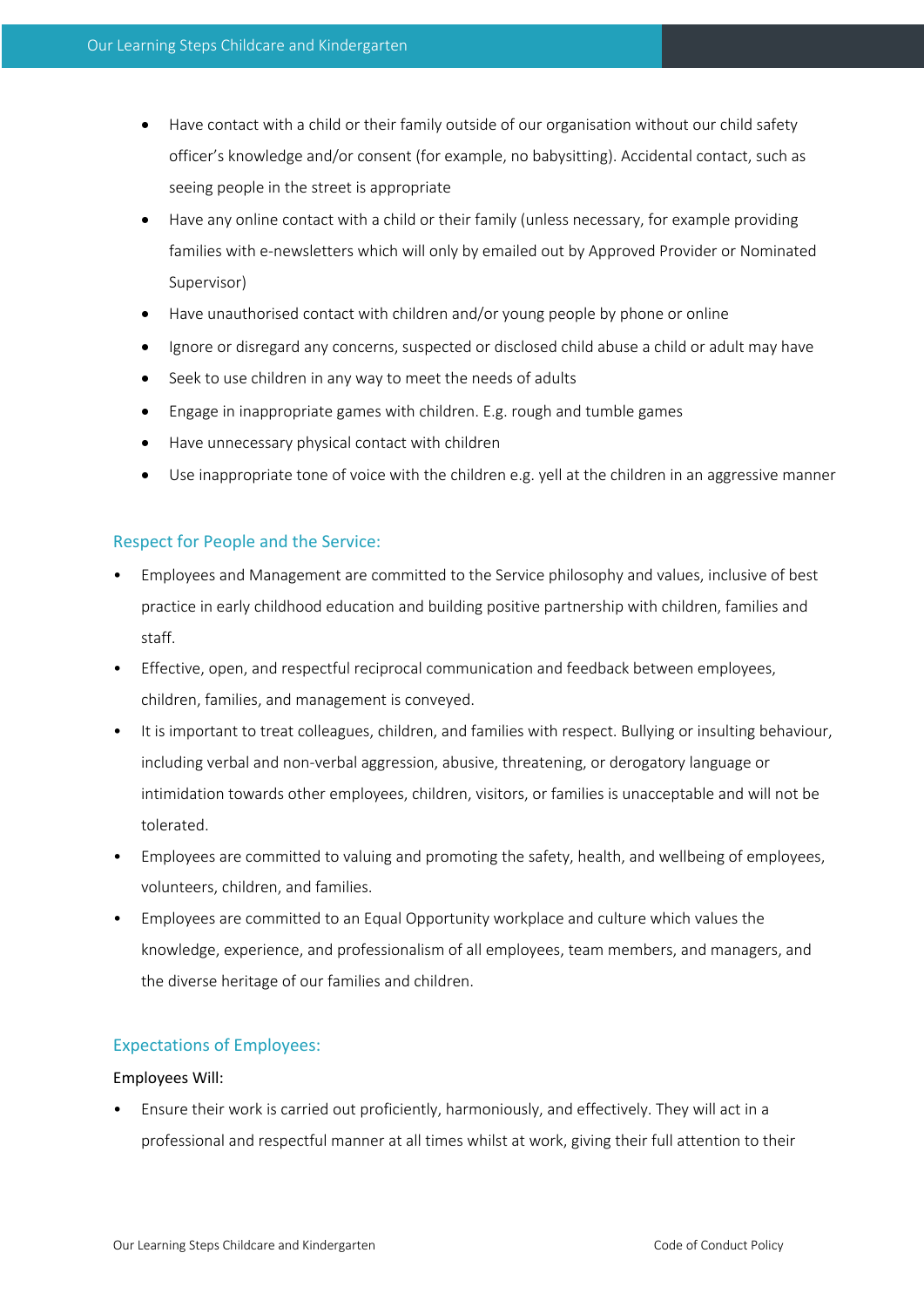responsibilities and adhering to all Service policies, procedures, laws, regulations, and National Quality Standard.

- Act honestly and exercise attentiveness in all Service operations. They will carry out all lawful directions, retaining the right to question any direction which they consider to be unethical. If uncertain they can seek advice from the Nominated Supervisor, Approved Provider or the Ombudsman.
- Have a solid understanding of the Service's policies and procedures; if uncertain about the content of any policy or procedure with which they must comply employees should seek clarification from the Nominated Supervisor or Approved Provider.
- Be courteous and responsive when dealing with colleagues, students, visitors, children and families.
- Work collaboratively with colleagues.
- Be mindful of their duty of care towards themselves and others.
- Be positive role models for children at all times.
- Respect the rights of all children.
- Respect the confidential nature of information gained about each child participating in the program.

#### Expectations of Leaders and Management

In addition to the above responsibilities, leaders and management are expected to:

- Promote a collaborative and interconnected workplace by developing a positive working environment where all employees can contribute to the ongoing continuous improvement of the Service.
- Promote leadership by working with employees and providing opportunities for professional development and growth.
- Provide ongoing support and feedback to employees.
- Keep employees informed about essential information and changes and make documents readily accessible to them.
- Model professional behaviour at all times whilst at the Service.
- Implement supportive and effective communication systems, consulting employees in appropriate decision making.
- Take appropriate action if a breach of the code of conduct occurs.
- Share skills and knowledge with employees.
- Give encouragement and constructive feedback to employees, respecting the value of different professional approaches.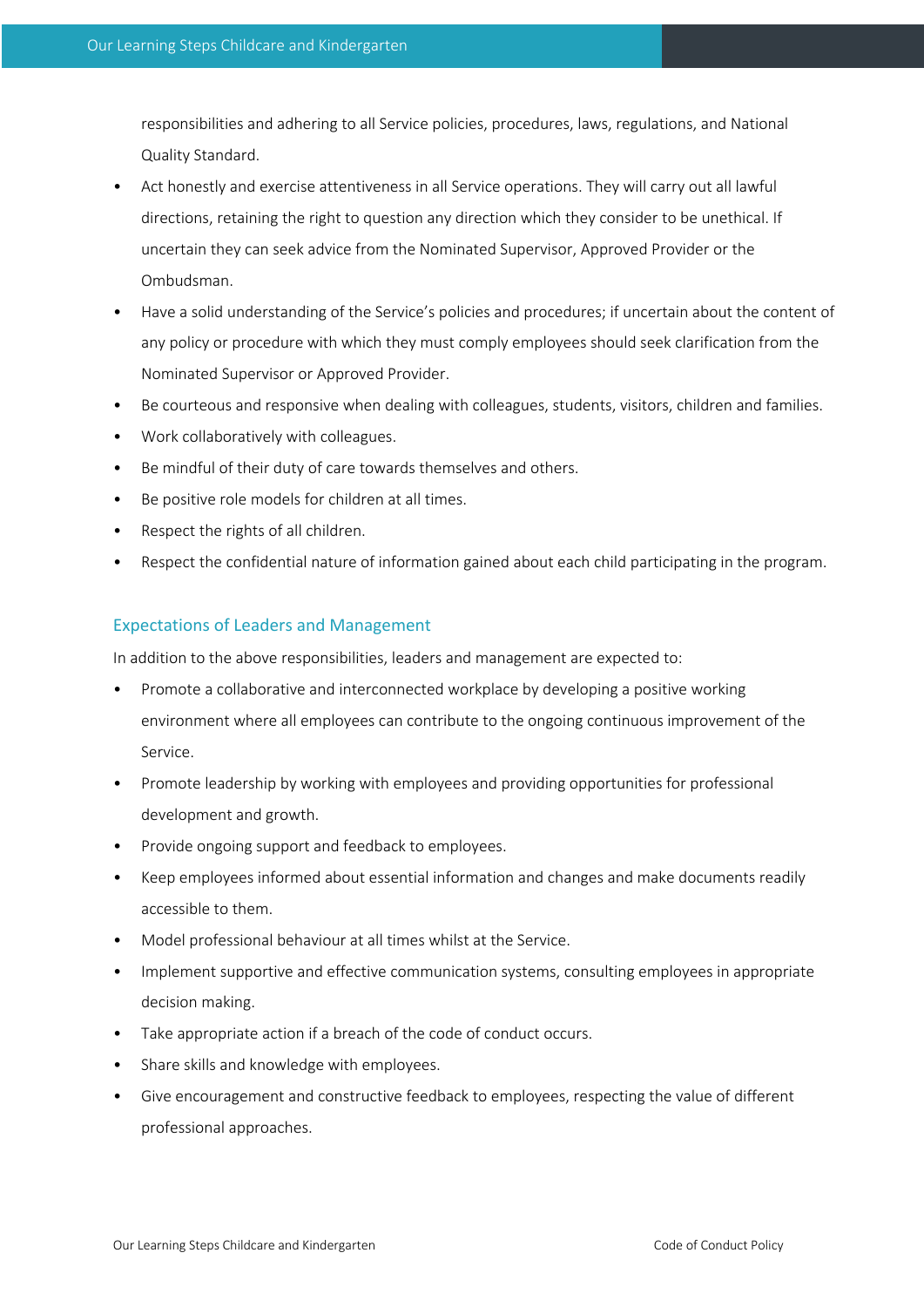## Reporting a breach in the code of conduct:

- All employees are required by law to undergo a Working with Children Check, which is verified by the employer.
- If employees become aware of a serious crime committed by another employee, they are required to report it to management.
- All employees must report possible risk of harm to children or young persons to management.
- Employees will report any concerns they may have about inappropriate actions of any other employee that involves children or young people to management.

## Managing conflict in the workplace:

- Management will remain objective and impartial when managing conflict in the workplace.
- Management have a responsibility to address a possible breach of the code of conduct by any employee as soon as they aware of the breach.
- Allegations will be investigated and can result in remedial action, or disciplinary action ranging from a caution to dismissal.
- Management will consider all relevant facts and make decisions or take actions fairly, ethically, consistently, and with transparency. If they are uncertain about the appropriateness of a decision or action they will consider:
- whether the decision or conduct is lawful,
- whether the decision or conduct is consistent with Service policies and objectives,
- whether there will be an actual, potential, or perceived conflict of interest involving obligations that could influence the business relationship or conflict with business duties.

## Adhering to service confidentiality:

- Unless authorised to do so by legislation, employees must not disclose or use any confidential information without appropriate approval.
- All employees are to ensure that confidential information is not accessed by unauthorised people.
- Employees will adhere to the Service's *Privacy and Confidentiality Policy*.

## Babysitting:

- We do not provide babysitting services outside normal operating hours.
- Employees will not undertake private babysitting arrangements with families who are enrolled at our Service.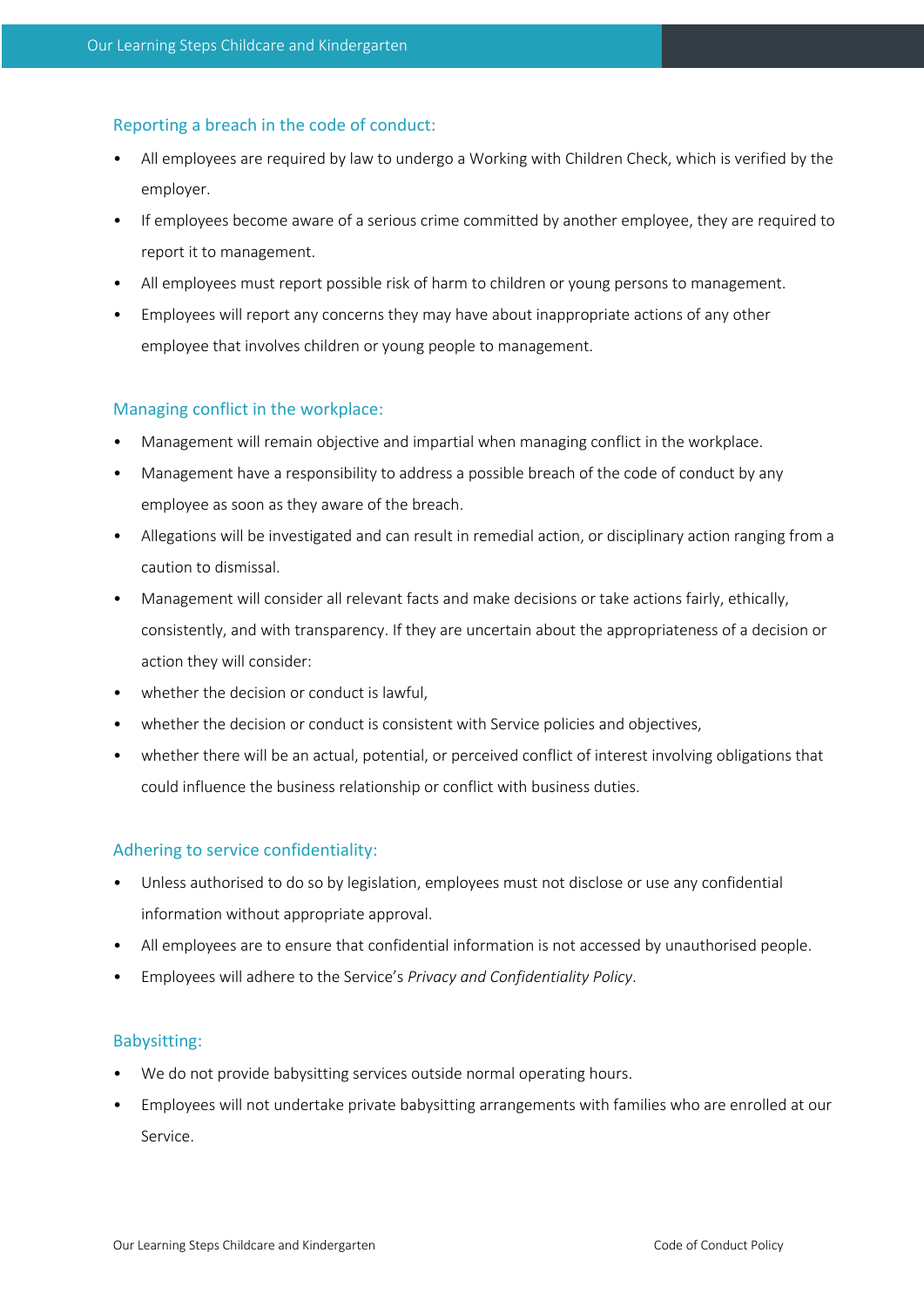## Record keeping:

- Employees and Management will maintain full, accurate, and honest records as required by national regulations.
- Managers have a responsibility to ensure that employees comply with their record keeping obligation outlined in the *Record Keeping and Retention Policy*.

## Duty of care:

- Management and employees have a responsibility to take reasonable care for the health and safety of themselves and others at the workplace to enable compliance with the work health and safety legislation.
- Duty of Care relates to both physical and psychological wellbeing of individuals.
- Management and employees must take reasonable care for the safety and welfare of children and young people in their care. This includes taking all reasonable action to protect children and young people from risk of harm that can be reasonably predicted.

## Social media:

Refer to Social Media Policy

#### Use of alcohol, drugs, and tobacco

- Smoking is NOT permitted in or on surrounding areas of the Service.
- It is expected that the odour of cigarette smoke will not be detected on an employee's clothing. If an employee is found smoking on the premises, that employee may be terminated. Our Service supports the Smoke Free Environment Act 2000. The company and its employees will follow all conditions outlined in this act.
- Our Service is bound by the Education and Care National Regulations. As such, alcohol, drugs, or other substance abuse by employees can have serious adverse effects on their own health and the safety of others. As such, all employees must not:
	- o Consume alcohol nor be under the influence of alcohol while working,
	- o use or possess illegal drugs at any workplace,
	- o drive a vehicle, having consumed alcohol or suffering from the effects of illegal substances, or
	- o bring alcohol or any illegal drugs onto the premises.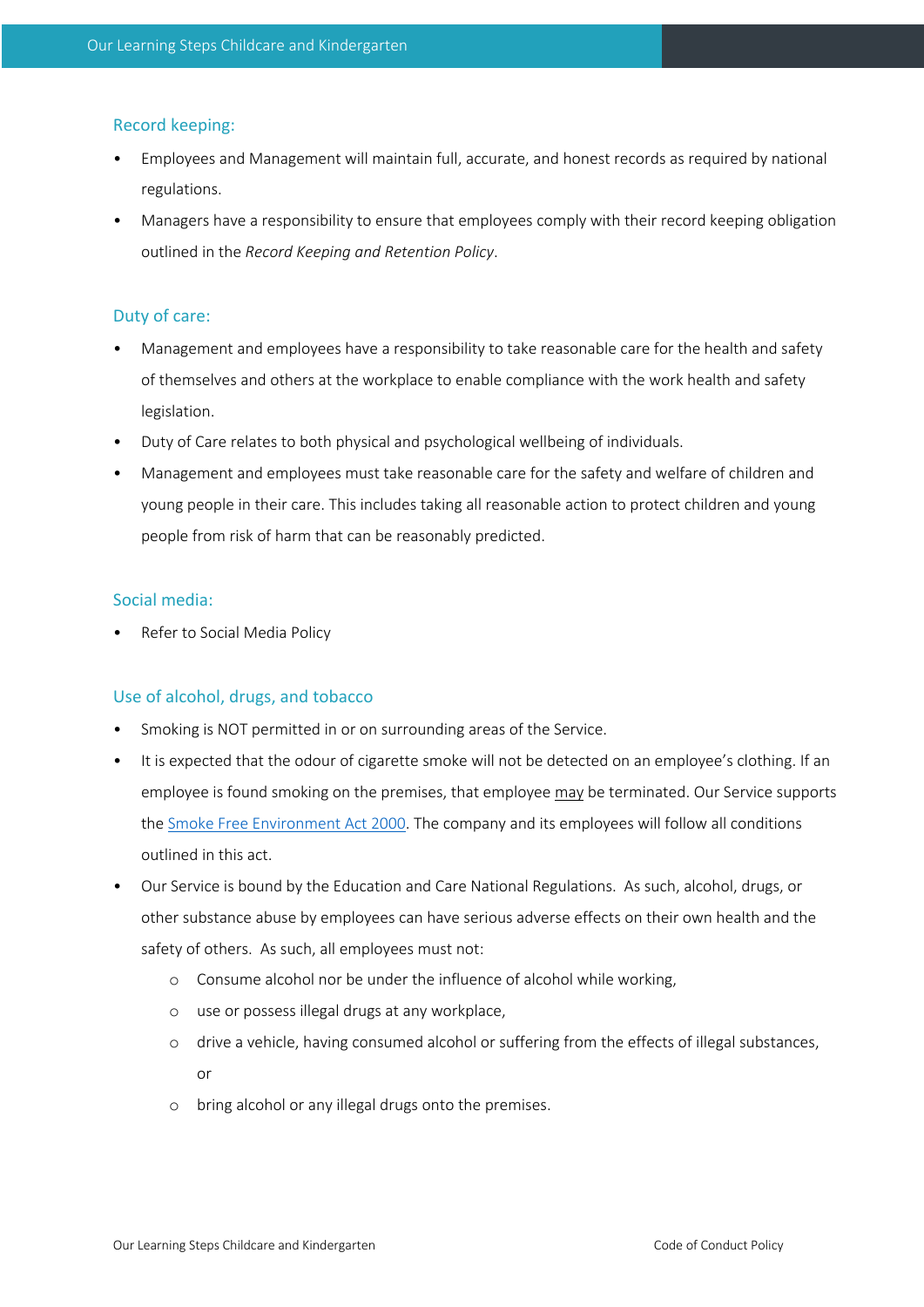- If a co-worker suspects a colleague to be affected by drugs or alcohol, they must inform the Nominated Supervisor immediately. No employee will be allowed to work under the influence of drugs or alcohol.
- Employees undergoing prescribed medical treatment with a controlled substance that may affect the safe performance of their duties are required to report this to the Nominated Supervisor.
- All issues pertaining to these matters shall be kept strictly confidential. A breach of this policy may initiate appropriate action including the termination of employment.

#### Dress code:

- All employees must adhere to our uniform/dress code supplied during induction including the display of their name badge whilst on shift.
- Enclosed shoes must be worn at all times (strictly no high heels, thongs, or wedges).
- Clothes must be suitable for free movement, active play, and messy play.
- No offensive logos or political statements are to be displayed on clothing.
- Jewellery one (1) earring per ear (small studs).

## Personal Hygiene

All employees are to adhere to the following standards:

- Long hair is to be clean and neatly tied back: Ensure hair does not hang in your eyes.
- Makeup is to be light and natural.
- Fingernails are to be clean and well groomed.
- Nail polish (if worn) cannot be chipped.
- Employees will follow appropriate oral hygiene practices.
- An appropriate deodorant/antiperspirant will be worn.
- Strong perfumes will not be worn as they may cause allergic reactions in children. .

## Personal phone calls/mobile phones

- Employees are not authorised to use the Service's phones for personal reasons unless in the case of an emergency.
- No personal mobile phones are to be used or carried during working hours.
- No personal mail or deliveries should be directed to the Service unless prior approval has been granted by the Nominated Supervisor/management.
- Educators and staff are not to contact families or children of the Service for personal reasons.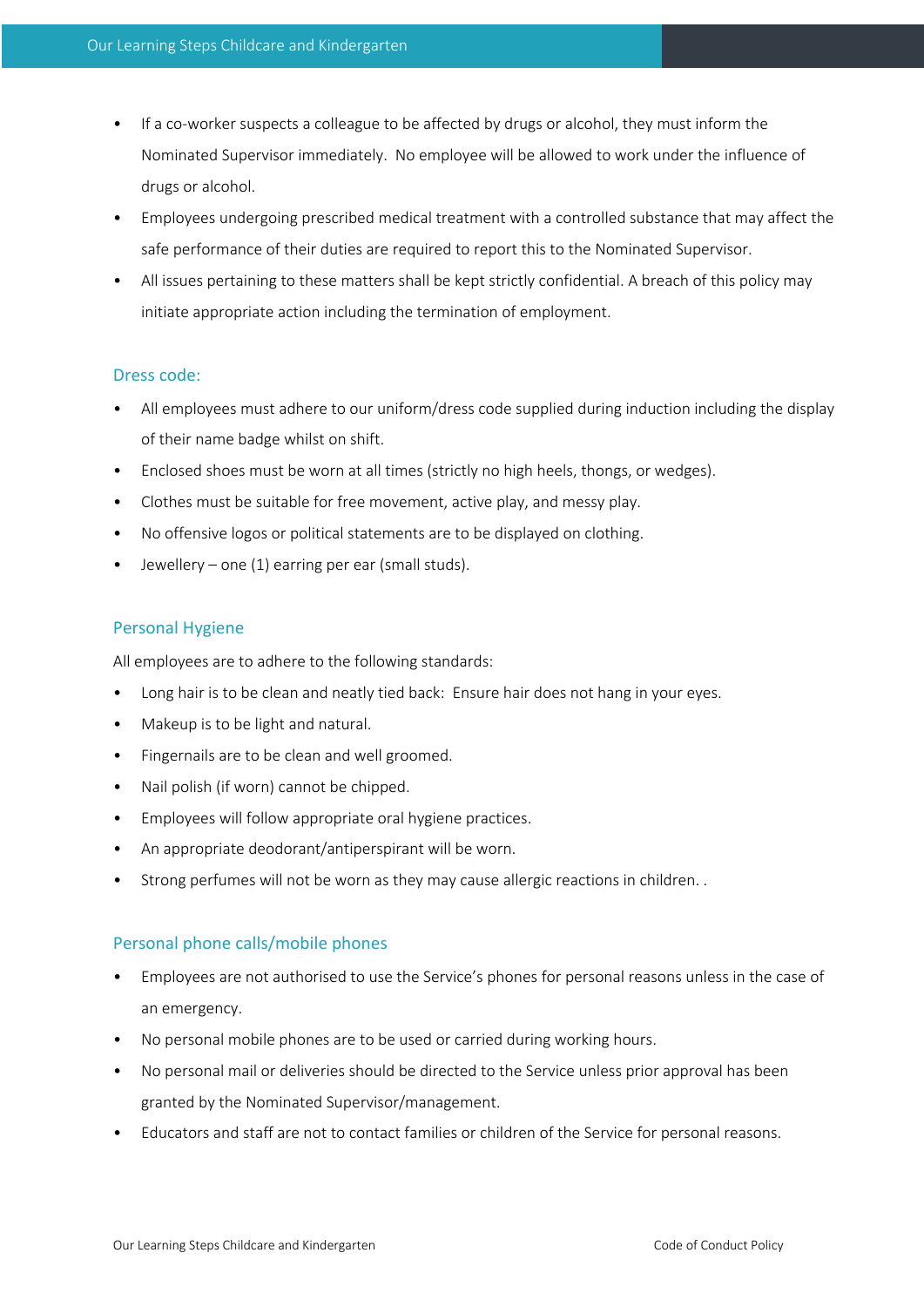## Service email

- Email is to be used only for company usage, not for private communications.
- Passwords and access privileges are strictly confidential and to be used only by the Educator issued with that access, or persons delegated to know and use that access in the normal course of operation.
- It is the responsibility of the authorised user to take fair and reasonable steps to ensure the passwords and other forms of access are held safe.
- Employees are to be aware that their Service email account may be accessed by Management at any time.

## **Dismissal**

All staff members are made fully aware that the following breaches of the Code of Conduct and role responsibilities may lead to termination of employment:

- Reporting to work under the influence of alcohol or drugs.
- Refusal to complete required additional training.
- Possessing or selling drugs at the Service.
- Immoral, immature, or indecent conduct while at the Service.
- Inappropriate use of company equipment and/or resources.
- Refusing to work as reasonable directed.
- Possessing a dangerous weapon whilst at the Service.
- Bringing disrepute to the Service.
- Causing disruption or discontent in the relationship between a family and the Service.
- Disclosure of confidential information.
- Falsifying documentation.
- Associating with families without disclosing this information with management.
- Taking, abusing, defacing, or destroying company property.
- Interfering with work schedules.
- Falsification of reports, documents, or wages information.
- Failure to report for work without notice.
- Walking off the job.
- Failure to follow policies and procedures.
- Vulgarity or disrespectful conduct to families, management or colleagues.
- Making or publishing false, vicious, or malicious statements about any employee of the Service, or the Service itself.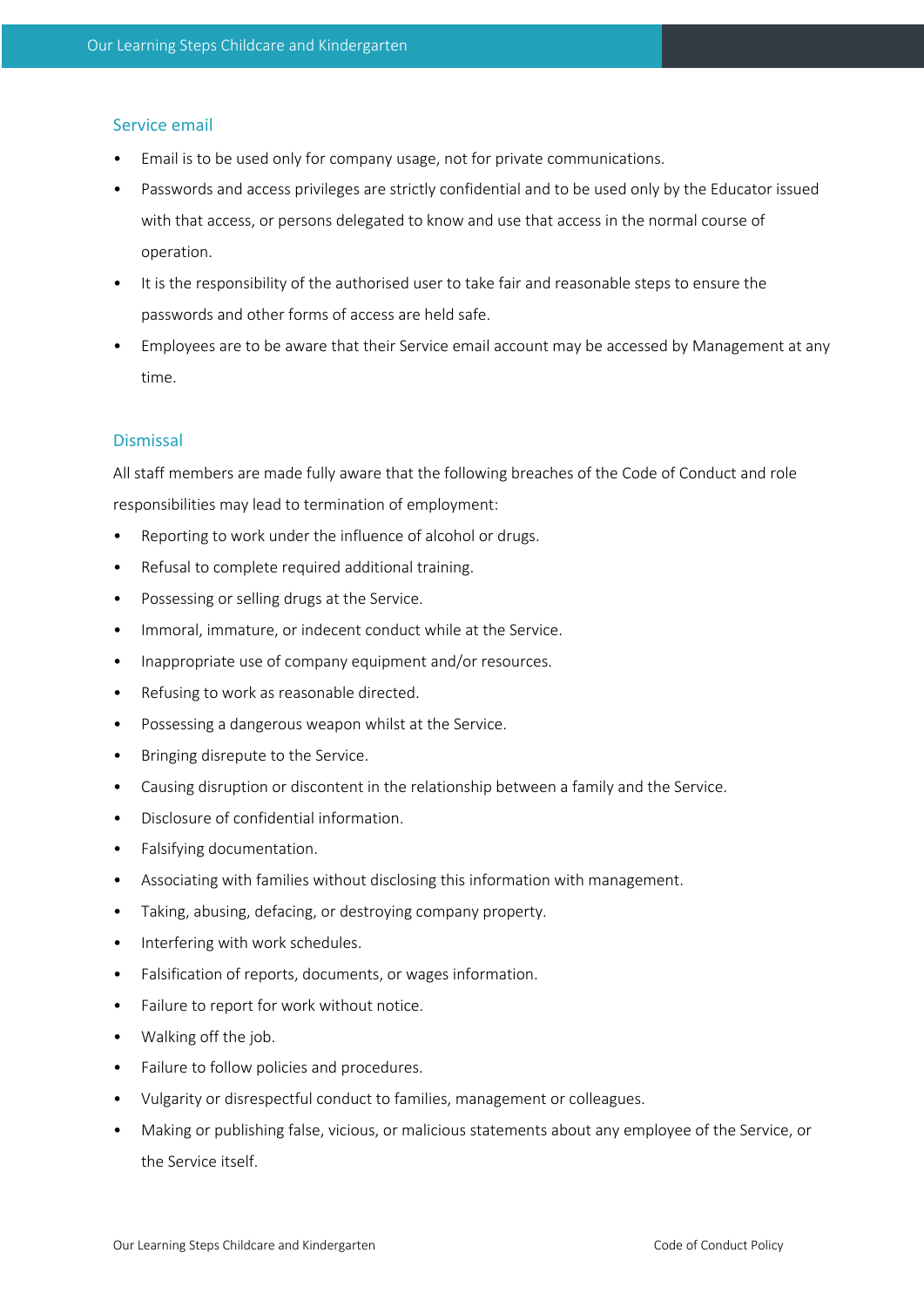• Failure to hand in lost property (this is regarded as stealing): Lost property is to be handed to the Nominated Supervisor.

## Disciplinary Action

All staff members are made fully aware that continued abuse of the following may result in disciplinary action. These include, but are not limited to the following:

- Unauthorised absence.
- Consistent or ongoing late arrivals and/or unauthorised extended breaks.
- Having personal visitors whilst on shift.
- Continued personal phone calls.
- Carrying a personal mobile phone whilst on shift.
- Using a personal mobile phone or device to take photographs of the children.
- Unauthorised distribution of Service resources or materials.
- Consistent or ongoing poor work standard.
- Carelessness in the performance of duties.
- Consistent or ongoing low level of enthusiasm.
- Lack of personal cleanliness and hygiene.
- Failure to report health, fire, or safety hazards.

## CODE OF CONDUCT AGREEMENT

 $\Gamma$ 

| I have read and understood the Services Code of Conduct and agree to abide by the provisions set     |  |                  |  |
|------------------------------------------------------------------------------------------------------|--|------------------|--|
| out in the Code of Conduct at all times. Failure to do so may lead to disciplinary action or dismal. |  |                  |  |
|                                                                                                      |  |                  |  |
| <b>NAME</b>                                                                                          |  | <b>SIGNATURE</b> |  |
| POSITION                                                                                             |  | DATE             |  |

## JURISDICTION SPECIFICATIONS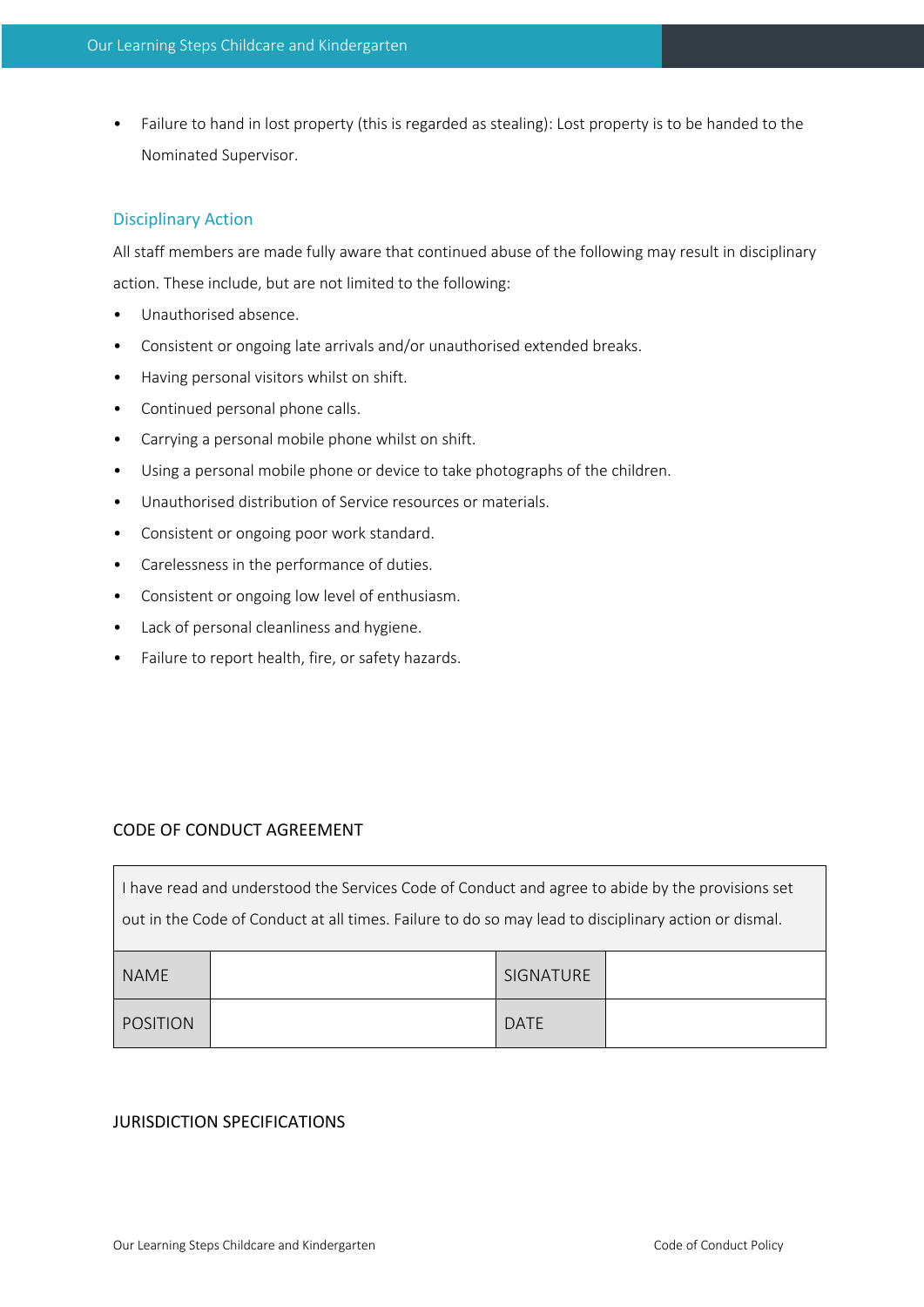## VICTORIA (VIC)

For Working with Children Check information, refer to the website:

• http://www.workingwithchildren.vic.gov.au/home/

#### Source

*Anti-Discrimination Act*: See https://raisingchildren.net.au/disability/disability-rights-the-law/law/antidiscrimination-laws for Acts for specific Australian states and territories.

Australian Children's Education & Care Quality Authority. (2014).

Early Childhood Australia Code of Ethics. (2016).

*Fair Work Act 2009* (Cth).

Guide to the Education and Care Services National Law and the Education and Care Services National Regulations. (2017).

Guide to the National Quality Framework. (2018).

*Ombudsman Act 2001* (Cth).

*Privacy and Personal Information Protection Act 1998* (Cth).

Revised National Quality Standard. (2018).

*Work Health and Safety Act 2011* (Cth).

*Workplace Relations Act 1996* (Cth).

#### REVIEW

| POLICY REVIEWED        | January 2019                                           | NEXT REVIEW DATE                                                                                                                                                                                                                                                                                                             | January 2020            |
|------------------------|--------------------------------------------------------|------------------------------------------------------------------------------------------------------------------------------------------------------------------------------------------------------------------------------------------------------------------------------------------------------------------------------|-------------------------|
| <b>MODIFICATIONS</b>   | individual points.<br>٠<br>Points added (Highlighted). | Divided some lengthy points containing unrelated information into<br>Additional information added to points.<br>Rearranged the order of points for better flow<br>Sources/references updated and alphabetised.<br>Minor formatting (LH margin for dot points changed in some<br>sections) for consistency throughout policy. |                         |
| <b>POLICY REVIEWED</b> | PREVIOUS MODIFICATIONS                                 |                                                                                                                                                                                                                                                                                                                              | <b>NEXT REVIEW DATE</b> |